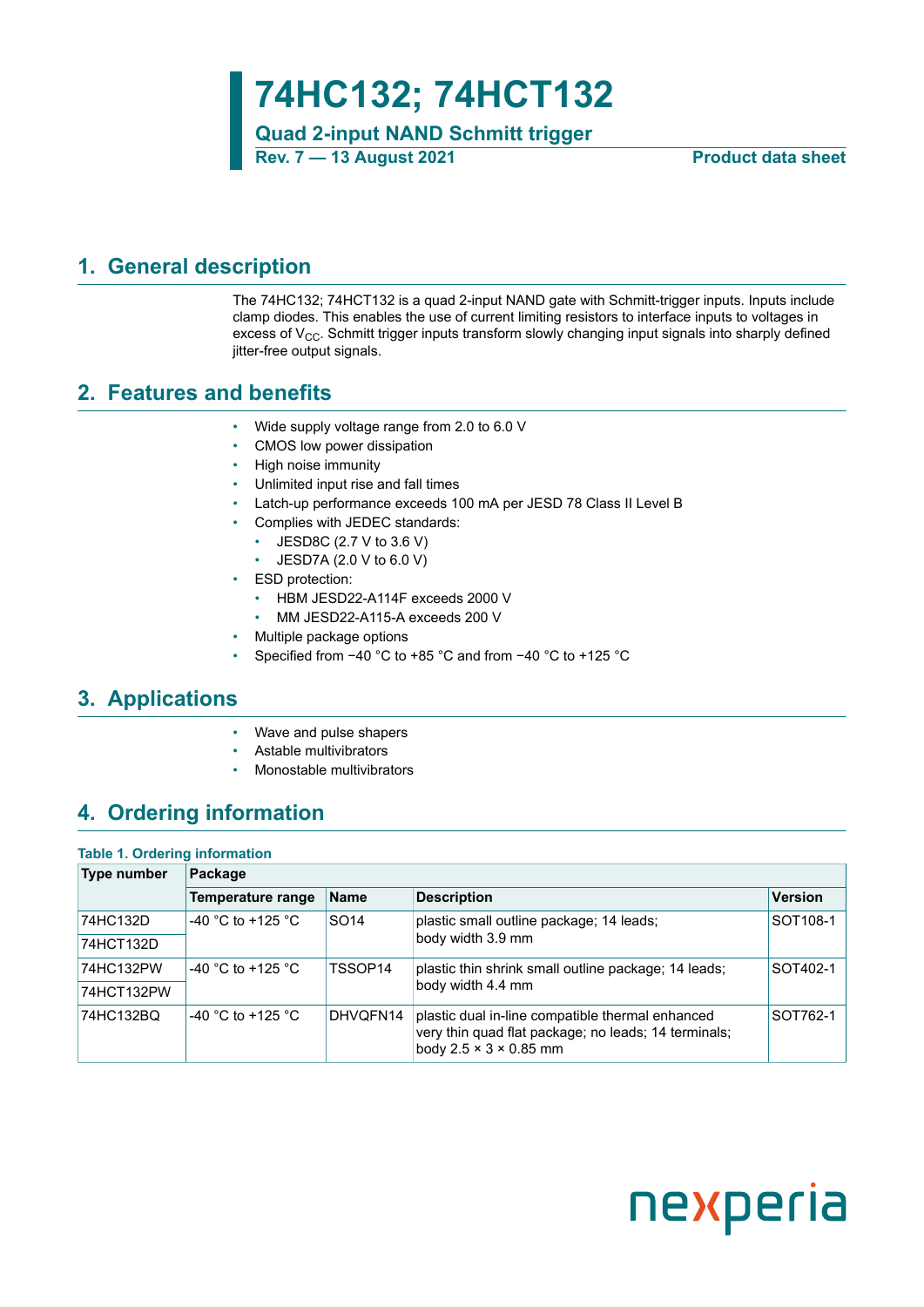# <span id="page-1-0"></span>**5. Functional diagram**



# <span id="page-1-1"></span>**6. Pinning information**

### <span id="page-1-2"></span>**6.1. Pinning**

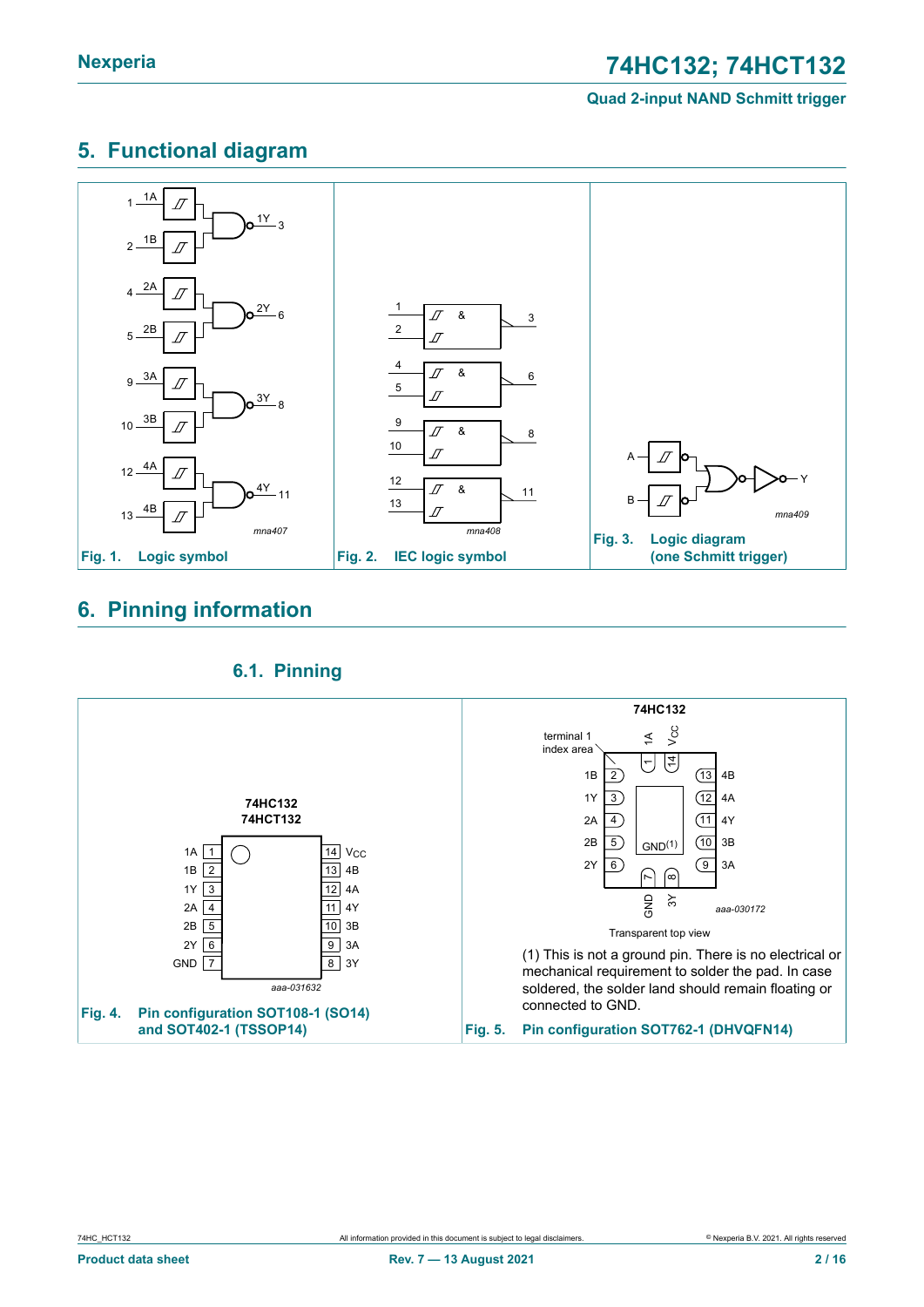### <span id="page-2-2"></span><span id="page-2-0"></span>**6.2. Pin description**

| <b>Table 2. Pin description</b><br>Symbol | Pin                        | <b>Description</b>   |  |  |
|-------------------------------------------|----------------------------|----------------------|--|--|
| 1A, 2A, 3A, 4A                            | 1, 4, 9, 12                | data input           |  |  |
| 1B, 2B, 3B, 4B                            | $\vert 2, 5, 10, 13 \vert$ | ∣data input          |  |  |
| 1Y, 2Y, 3Y, 4Y                            | 3, 6, 8, 11                | data output          |  |  |
| <b>GND</b>                                |                            | $\vert$ ground (0 V) |  |  |
| $V_{\rm CC}$                              | 14                         | supply voltage       |  |  |

## <span id="page-2-3"></span>**7. Functional description**

#### **Table 3. Function table**

*H = HIGH voltage level; L = LOW voltage level*

| Input |    | Output   |
|-------|----|----------|
| nA    | nB | nY       |
|       |    | п        |
|       | н  | H        |
|       |    | −<br>. . |
| −     | н  |          |

## <span id="page-2-4"></span>**8. Limiting values**

#### <span id="page-2-1"></span>**Table 4. Limiting values**

In accordance with the Absolute Maximum Rating System (IEC 60134). Voltages are referenced to GND (ground = 0 V).

|                           | <b>Symbol Parameter</b> | <b>Conditions</b>                                                        | Min                      | <b>Max</b>                   | <b>Unit</b> |
|---------------------------|-------------------------|--------------------------------------------------------------------------|--------------------------|------------------------------|-------------|
| $V_{CC}$                  | supply voltage          |                                                                          | $-0.5$                   | $+7$                         | V           |
| $I_{IK}$                  | input clamping current  | $V_1$ < -0.5 V or $V_1$ > $V_{CC}$ + 0.5 V<br>$[1]$                      | $\overline{\phantom{a}}$ | ±20                          | mA          |
| $I_{OK}$                  | output clamping current | $V_{\Omega}$ < -0.5 V or $V_{\Omega}$ > $V_{\text{CC}}$ + 0.5 V<br>$[1]$ | $\blacksquare$           | ±20                          | mA          |
| I <sub>o</sub>            | output current          | $-0.5 V < VO < VCC + 0.5 V$                                              | $\overline{\phantom{a}}$ | ±25                          | mA          |
| $I_{\rm CC}$              | supply current          |                                                                          | $\overline{\phantom{a}}$ | 50                           | mA          |
| <b>I<sub>GND</sub></b>    | ground current          |                                                                          | -50                      | $\qquad \qquad \blacksquare$ | mA          |
| $\mathsf{T}_{\text{stg}}$ | storage temperature     |                                                                          | $-65$                    | $+150$                       | $^{\circ}C$ |
| $P_{\text{tot}}$          | total power dissipation | $[2]$                                                                    | $\blacksquare$           | 500                          | mW          |

[1] The input and output voltage ratings may be exceeded if the input and output current ratings are observed.

[2] For SOT108-1 (SO14) package:  $\overline{P_{\text{tot}}}$  derates linearly with 10.1 mW/K above 100 °C. For SOT402-1 (TSSOP14) package: Ptot derates linearly with 7.3 mW/K above 81 °C.

For SOT762-1 (DHVQFN14) package: P<sub>tot</sub> derates linearly with 9.6 mW/K above 98 °C.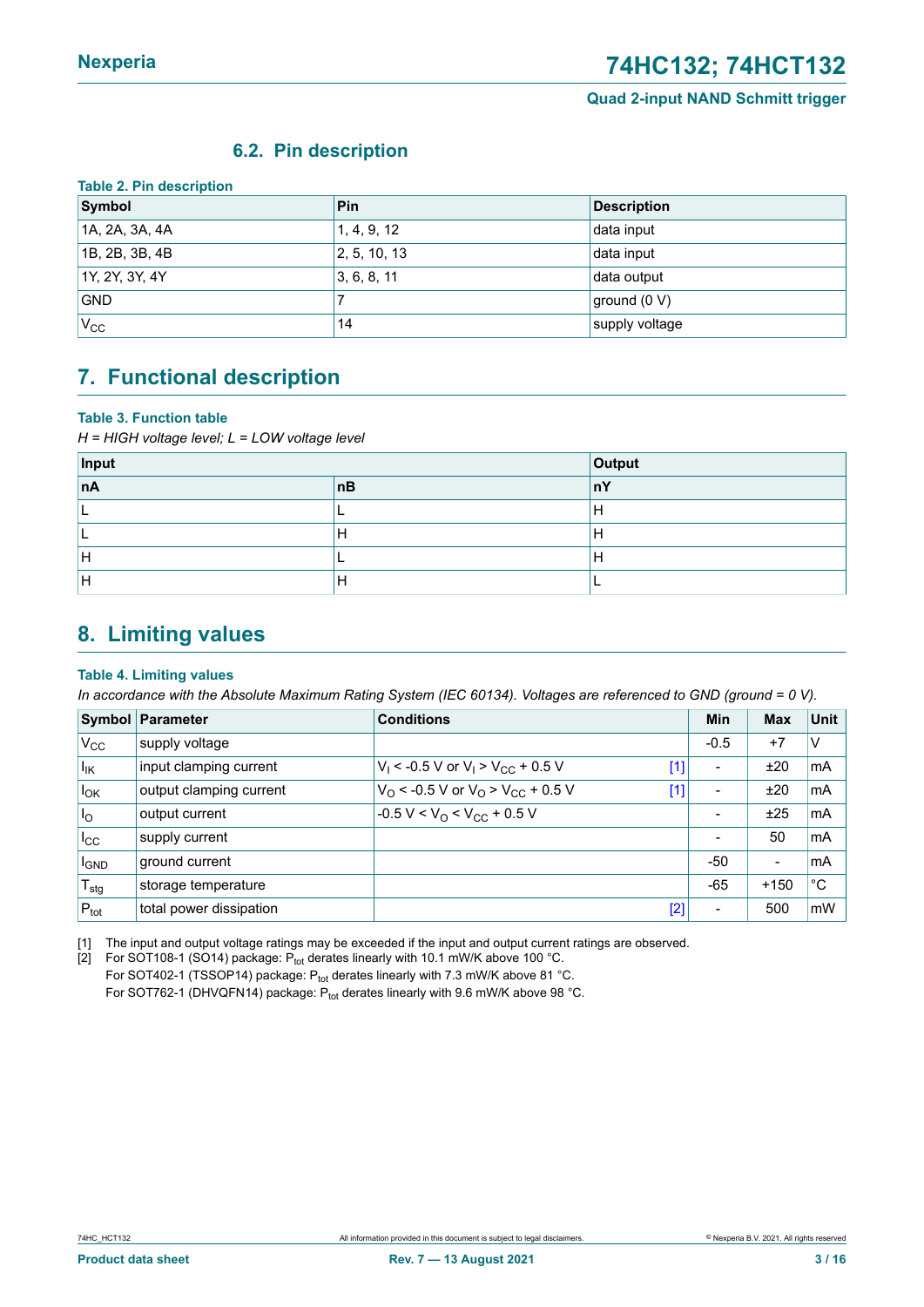# <span id="page-3-0"></span>**9. Recommended operating conditions**

#### **Table 5. Recommended operating conditions**

*Voltages are referenced to GND (ground = 0 V)*

|              | Symbol Parameter    | <b>Conditions</b> | 74HC132 |            |              | 74HCT132 | <b>Unit</b> |              |     |
|--------------|---------------------|-------------------|---------|------------|--------------|----------|-------------|--------------|-----|
|              |                     |                   | Min     | <b>Typ</b> | <b>Max</b>   | Min      | <b>Typ</b>  | <b>Max</b>   |     |
| $V_{\rm CC}$ | supply voltage      |                   | 2.0     | 5.0        | 6.0          | 4.5      | 5.0         | 5.5          |     |
| $V_{1}$      | input voltage       |                   | 0       |            | $V_{\rm CC}$ | 0        |             | $V_{\rm CC}$ |     |
| $V_{\rm O}$  | output voltage      |                   | 0       |            | $V_{\rm CC}$ | 0        |             | $V_{\rm CC}$ | ١v  |
| amb          | ambient temperature |                   | $-40$   | $+25$      | $+125$       | $-40$    | $+25$       | $+125$       | ١°С |

## <span id="page-3-1"></span>**10. Static characteristics**

#### **Table 6. Static characteristics**

*At recommended operating conditions; voltages are referenced to GND (ground = 0 V).*

| Symbol Parameter    |                                               | <b>Conditions</b>                                                |                          | 25 °C        |                | -40 °C to<br>+85 °C      |                          | -40 °C to<br>$+125 °C$ |                | Unit   |
|---------------------|-----------------------------------------------|------------------------------------------------------------------|--------------------------|--------------|----------------|--------------------------|--------------------------|------------------------|----------------|--------|
|                     |                                               |                                                                  | Min                      | <b>Typ</b>   | <b>Max</b>     | <b>Min</b>               | <b>Max</b>               | Min                    | <b>Max</b>     |        |
| 74HC132             |                                               |                                                                  |                          |              |                |                          |                          |                        |                |        |
| $ V_{OH} $          | HIGH-level output $ V_1 = V_{T+}$ or $V_{T-}$ |                                                                  |                          |              |                |                          |                          |                        |                |        |
|                     | voltage                                       | $I_{\text{O}}$ = -20 µA; $V_{\text{CC}}$ = 2.0 V                 | 1.9                      | 2.0          | $\blacksquare$ | 1.9                      | $\overline{\phantom{a}}$ | 1.9                    | $\blacksquare$ | $\vee$ |
|                     |                                               | $I_{\text{O}}$ = -20 µA; $V_{\text{CC}}$ = 4.5 V                 | 4.4                      | 4.5          | $\frac{1}{2}$  | 4.4                      |                          | 4.4                    | $\frac{1}{2}$  | V      |
|                     |                                               | $I_{\Omega}$ = -20 µA; $V_{\text{CC}}$ = 6.0 V                   | 5.9                      | 6.0          | $\frac{1}{2}$  | 5.9                      | $\overline{\phantom{a}}$ | 5.9                    | $\overline{a}$ | $\vee$ |
|                     |                                               | $I_{\Omega}$ = -4.0 mA; $V_{\text{CC}}$ = 4.5 V                  | 3.98                     | 4.32         | $\blacksquare$ | 3.84                     | $\frac{1}{2}$            | 3.7                    | $\blacksquare$ | V      |
|                     |                                               | $I_{\Omega}$ = -5.2 mA; $V_{\text{CC}}$ = 6.0 V                  | 5.48                     | 5.81         | $\frac{1}{2}$  | 5.34                     | $\frac{1}{2}$            | 5.2                    | $\frac{1}{2}$  | V      |
| $V_{OL}$<br>voltage | LOW-level output                              | $V_1 = V_{T+}$ or $V_{T-}$                                       |                          |              |                |                          |                          |                        |                |        |
|                     |                                               | $I_{\Omega}$ = 20 µA; $V_{\text{CC}}$ = 2.0 V                    | $\overline{a}$           | $\Omega$     | 0.1            | $\overline{a}$           | 0.1                      | $\overline{a}$         | 0.1            | $\vee$ |
|                     |                                               | $I_{\text{O}}$ = 20 µA; $V_{\text{CC}}$ = 4.5 V                  | $\frac{1}{2}$            | $\mathbf{0}$ | 0.1            | $\overline{\phantom{a}}$ | 0.1                      | $\blacksquare$         | 0.1            | V      |
|                     |                                               | $I_{\Omega}$ = 20 µA; $V_{\text{CC}}$ = 6.0 V                    | $\overline{\phantom{a}}$ | 0            | 0.1            | $\blacksquare$           | 0.1                      | $\frac{1}{2}$          | 0.1            | V      |
|                     |                                               | $IO$ = 4.0 mA; $VCC$ = 4.5 V                                     | $\blacksquare$           | 0.15         | 0.26           | $\overline{\phantom{0}}$ | 0.33                     | $\frac{1}{2}$          | 0.4            | V      |
|                     |                                               | $I_{\text{O}}$ = 5.2 mA; $V_{\text{CC}}$ = 6.0 V                 | $\blacksquare$           | 0.16         | 0.26           | $\overline{\phantom{a}}$ | 0.33                     | $\overline{a}$         | 0.4            | V      |
| h,                  | input leakage<br>current                      | $V_1$ = $V_{CC}$ or GND; $V_{CC}$ = 6.0 V                        | $\blacksquare$           |              | ±0.1           | $\blacksquare$           | ±1.0                     | $\blacksquare$         | ±1.0           | μA     |
| $I_{\rm CC}$        | supply current                                | $V_1 = V_{CC}$ or GND; $I_0 = 0$ A;<br>$V_{CC}$ = 6.0 V          | $\overline{\phantom{a}}$ |              | 2.0            | $\overline{\phantom{a}}$ | 20                       | $\frac{1}{2}$          | 40             | μA     |
| $ C_1 $             | input capacitance                             |                                                                  | $\blacksquare$           | 3.5          | $\blacksquare$ |                          | $\blacksquare$           | $\blacksquare$         | $\blacksquare$ | pF     |
| 74HCT132            |                                               |                                                                  |                          |              |                |                          |                          |                        |                |        |
| $V_{OH}$            |                                               | HIGH-level output $ V_1 = V_{T+}$ or $V_{T-}$ ; $V_{CC} = 4.5$ V |                          |              |                |                          |                          |                        |                |        |
|                     | voltage                                       | $I_{\Omega}$ = -20 µA                                            | 4.4                      | 4.5          | $\blacksquare$ | 4.4                      | $\blacksquare$           | 4.4                    | $\blacksquare$ | V      |
|                     |                                               | $IO = -4.0$ mA                                                   | 3.98                     | 4.32         | $\blacksquare$ | 3.84                     | $\frac{1}{2}$            | 3.7                    | $\overline{a}$ | V      |
| $V_{OL}$            | LOW-level output                              | $V_1 = V_{T+}$ or $V_{T-}$ ; $V_{CC} = 4.5$ V                    |                          |              |                |                          |                          |                        |                |        |
|                     | voltage                                       | $I_{\Omega}$ = 20 µA;                                            | $\blacksquare$           | $\Omega$     | 0.1            | $\blacksquare$           | 0.1                      | $\blacksquare$         | 0.1            | $\vee$ |
|                     |                                               | $I_{\Omega}$ = 4.0 mA;                                           | $\overline{\phantom{a}}$ | 0.15         | 0.26           | $\frac{1}{2}$            | 0.33                     | $\blacksquare$         | 0.4            | V      |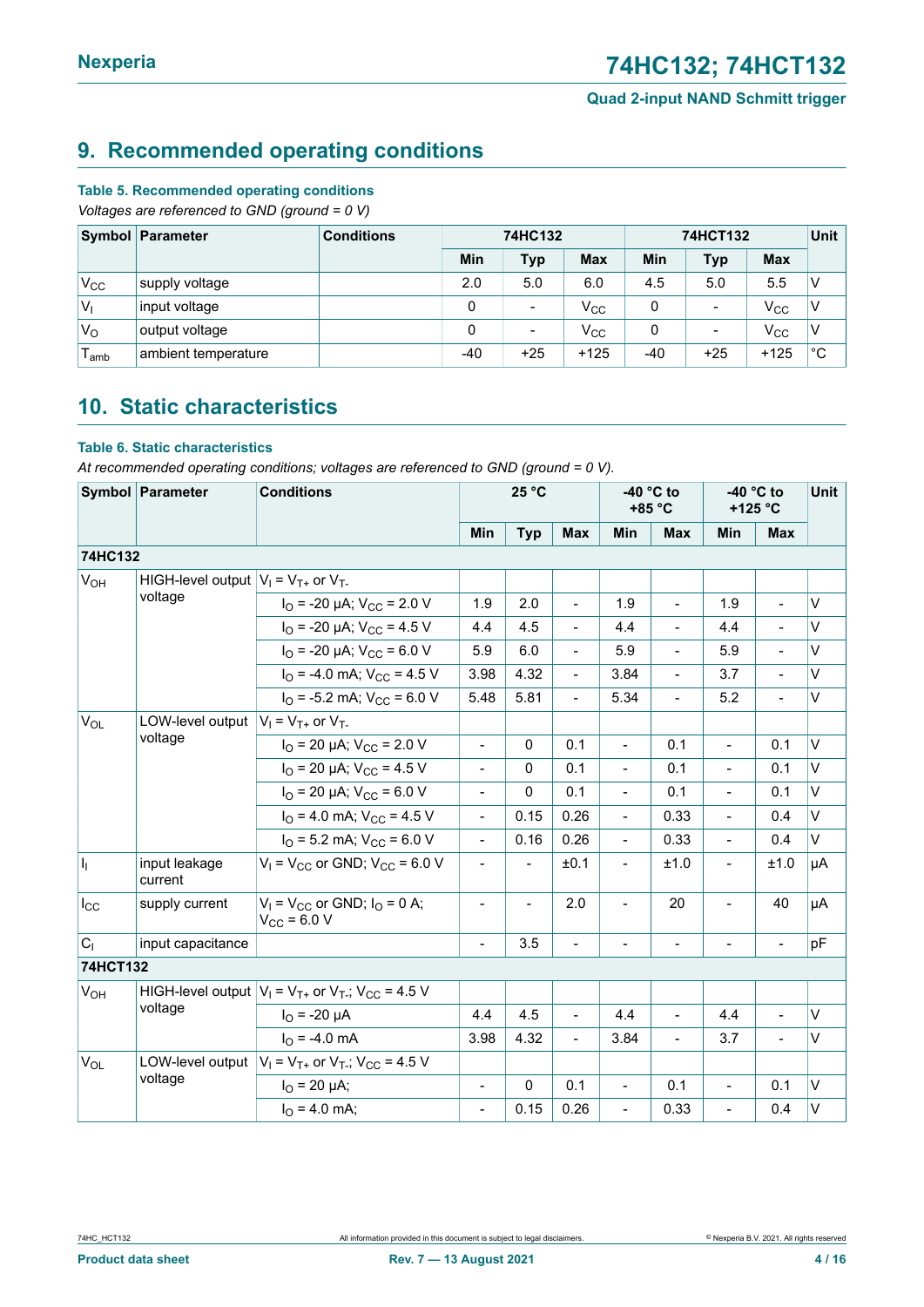### **Quad 2-input NAND Schmitt trigger**

<span id="page-4-0"></span>

|                     | Symbol Parameter<br><b>Conditions</b> |                                                                                                                                       | 25 °C                        |            |                | -40 $^{\circ}$ C to<br>$+85 °C$ |            | $-40$ °C to<br>+125 $^{\circ}$ C |            | Unit |
|---------------------|---------------------------------------|---------------------------------------------------------------------------------------------------------------------------------------|------------------------------|------------|----------------|---------------------------------|------------|----------------------------------|------------|------|
|                     |                                       |                                                                                                                                       | Min                          | <b>Typ</b> | <b>Max</b>     | Min                             | <b>Max</b> | <b>Min</b>                       | <b>Max</b> |      |
| h                   | input leakage<br>current              | $V_1$ = $V_{CC}$ or GND; $V_{CC}$ = 5.5 V                                                                                             | $\overline{\phantom{0}}$     |            | ±0.1           | $\overline{\phantom{a}}$        | ±1.0       | $\blacksquare$                   | ±1.0       | µA   |
| $I_{\rm CC}$        | supply current                        | $V_1 = V_{CC}$ or GND; $I_0 = 0$ A;<br>$V_{\rm CC}$ = 5.5 V                                                                           |                              |            | 2.0            |                                 | 20         | Ξ.                               | 40         | µA   |
| $\Delta I_{\rm CC}$ | additional supply<br>current          | per input pin; $V_1 = V_{CC} - 2.1 V$ ;<br>other inputs at $V_{CC}$ or GND;<br>$I_{\text{O}}$ = 0 A; V <sub>CC</sub> = 4.5 V to 5.5 V | $\qquad \qquad \blacksquare$ | 30         | 108            | $\overline{\phantom{0}}$        | 135        | $\overline{\phantom{0}}$         | 147        | µA   |
| $C_1$               | input capacitance                     |                                                                                                                                       | -                            | 3.5        | $\blacksquare$ |                                 |            |                                  |            | pF   |

# <span id="page-4-1"></span>**11. Dynamic characteristics**

#### **Table 7. Dynamic characteristics**

*GND = 0 V;*  $C_L$  = 50 pF; for test circuit see  $Fig. 7$ .

|              | Symbol Parameter                    | <b>Conditions</b>                                        | 25 °C                        |                | $-40 °C$<br>to +85 $^{\circ}$ C |                          | $-40$ °C to<br>$+125 °C$ |                          | <b>Unit</b>              |     |
|--------------|-------------------------------------|----------------------------------------------------------|------------------------------|----------------|---------------------------------|--------------------------|--------------------------|--------------------------|--------------------------|-----|
|              |                                     |                                                          | Min                          | <b>Typ</b>     | <b>Max</b>                      | Min                      | Max                      | Min                      | <b>Max</b>               |     |
| 74HC132      |                                     |                                                          |                              |                |                                 |                          |                          |                          |                          |     |
| $t_{\rm pd}$ | propagation                         | $[1]$<br>nA, nB to nY; see Fig. 6                        |                              |                |                                 |                          |                          |                          |                          |     |
|              | delay                               | $V_{\text{CC}}$ = 2.0 V                                  | $\overline{\phantom{0}}$     | 36             | 125                             | $\blacksquare$           | 155                      | $\blacksquare$           | 190                      | ns  |
|              |                                     | $V_{\rm CC}$ = 4.5 V                                     | $\overline{\phantom{0}}$     | 13             | 25                              | $\blacksquare$           | 31                       | $\blacksquare$           | 38                       | ns  |
|              |                                     | $V_{CC}$ = 5.0 V; C <sub>L</sub> = 15 pF                 | $\overline{\phantom{0}}$     | 11             |                                 | $\blacksquare$           |                          | $\blacksquare$           | $\blacksquare$           | ns  |
|              |                                     | $V_{\rm CC}$ = 6.0 V                                     | $\overline{\phantom{0}}$     | 10             | 21                              | $\blacksquare$           | 26                       | $\overline{a}$           | 32                       | ns  |
| $ t_t $      | transition time                     | $[2]$<br>see Fig. 6                                      |                              |                |                                 |                          |                          |                          |                          |     |
|              |                                     | $V_{\text{CC}}$ = 2.0 V                                  | $\overline{\phantom{a}}$     | 19             | 75                              | $\blacksquare$           | 95                       | $\overline{\phantom{a}}$ | 110                      | Ins |
|              |                                     | $V_{\rm CC}$ = 4.5 V                                     | $\qquad \qquad \blacksquare$ | $\overline{7}$ | 15                              | $\overline{\phantom{0}}$ | 19                       | $\blacksquare$           | 22                       | ns  |
|              |                                     | $V_{CC}$ = 6.0 V                                         | $\blacksquare$               | 6              | 13                              | $\blacksquare$           | 16                       | $\blacksquare$           | 19                       | ns  |
| $C_{PD}$     | power<br>dissipation<br>capacitance | $[3]$<br>per package;<br>$V_1$ = GND to $V_{CC}$         | $\overline{\phantom{0}}$     | 24             |                                 |                          |                          |                          |                          | pF  |
| 74HCT132     |                                     |                                                          |                              |                |                                 |                          |                          |                          |                          |     |
| $t_{\rm pd}$ | propagation                         | $[1]$<br>nA, nB to nY; see Fig. 6                        |                              |                |                                 |                          |                          |                          |                          |     |
|              | delay                               | $V_{\rm CC}$ = 4.5 V                                     | $\blacksquare$               | 20             | 33                              | $\blacksquare$           | 41                       | $\blacksquare$           | 50                       | ns  |
|              |                                     | $V_{CC}$ = 5.0 V; C <sub>L</sub> = 15 pF                 | $\blacksquare$               | 17             | $\blacksquare$                  | $\overline{\phantom{a}}$ | -                        | $\overline{\phantom{a}}$ | $\overline{\phantom{a}}$ | Ins |
| $t_t$        | transition time                     | $[2]$<br>$V_{CC}$ = 4.5 V; see Fig. 6                    | $\overline{\phantom{0}}$     | $\overline{7}$ | 15                              | $\blacksquare$           | 19                       | $\blacksquare$           | 22                       | ns  |
| $C_{PD}$     | power<br>dissipation<br>capacitance | $[3]$<br>per package;<br>$V_1$ = GND to $V_{CC}$ - 1.5 V | $\overline{\phantom{a}}$     | 20             | $\blacksquare$                  |                          | $\blacksquare$           | $\overline{\phantom{0}}$ | $\overline{\phantom{a}}$ | pF  |

[1]  $\;$  t<sub>pd</sub> is the same as t<sub>PHL</sub> and t<sub>PLH</sub>.

[2]  $t_{\rm t}$  is the same as  $t_{\rm THL}$  and  $t_{\rm TLH}$ .

[3]  $\,$  C<sub>PD</sub> is used to determine the dynamic power dissipation (P<sub>D</sub> in μW):

 $P_D = C_{PD} \times V_{CC}^2 \times f_i \times N + \sum (C_L \times V_{CC}^2 \times f_o)$  where:

fi = input frequency in MHz;

 $f_0$  = output frequency in MHz;

 $C_L$  = output load capacitance in pF;

 $V_{CC}$  = supply voltage in V;

N = number of inputs switching;

 $\sum$  (C<sub>L</sub> × V<sub>CC</sub> <sup>2</sup> × f<sub>o</sub>) = sum of outputs.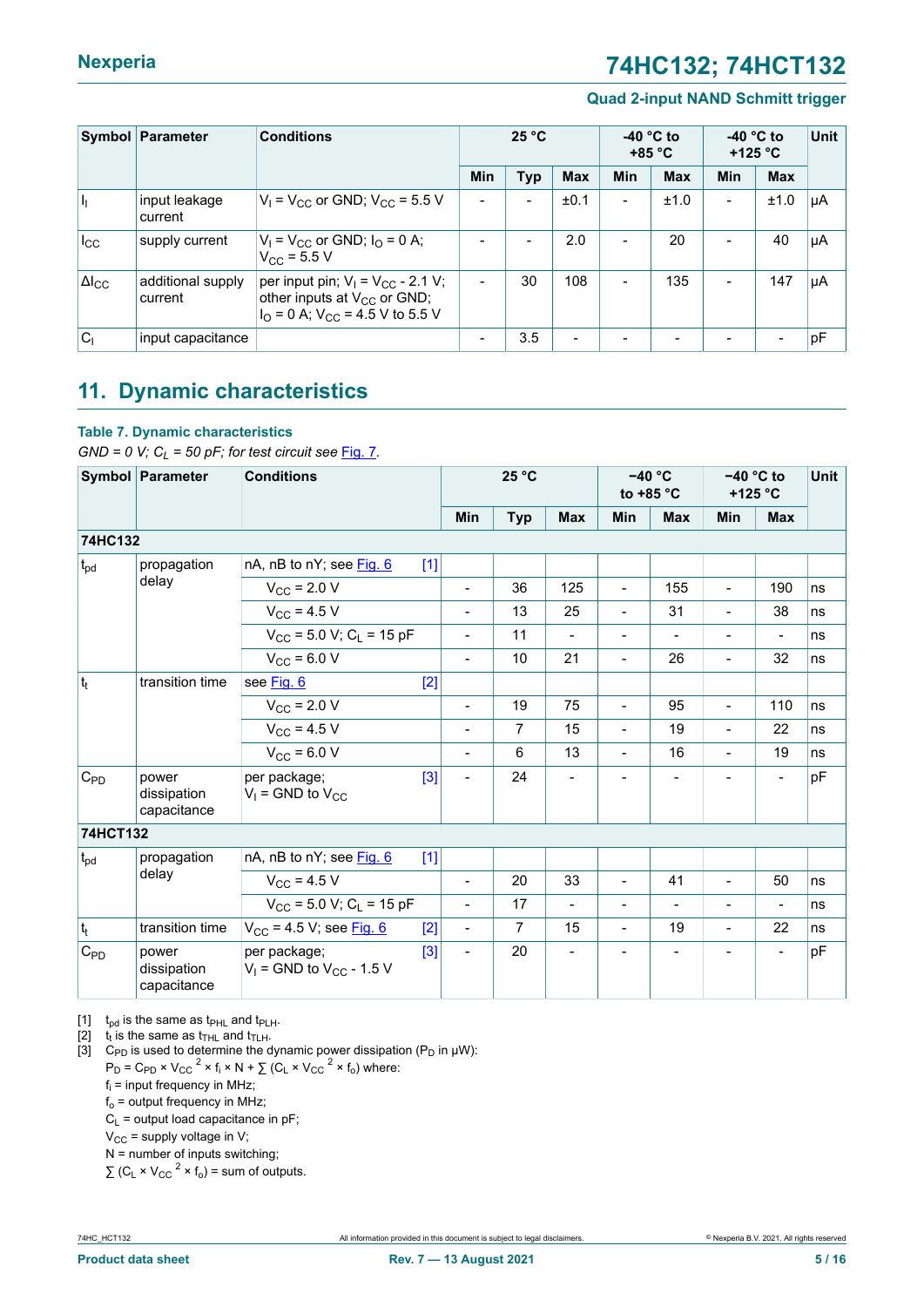### **Quad 2-input NAND Schmitt trigger**

### <span id="page-5-4"></span>**11.1. Waveforms and test circuit**

<span id="page-5-1"></span>

<span id="page-5-2"></span> $V_{OL}$  and  $V_{OH}$  are typical voltage output levels that occur with the output load.

#### **Fig. 6. Input to output propagation delays**

#### **Table 8. Measurement points**

| <b>Type</b> | Input                | <b>Output</b> |             |             |  |  |  |
|-------------|----------------------|---------------|-------------|-------------|--|--|--|
|             | $V_M$                | $V_M$         | Vχ          | V.          |  |  |  |
| 74HC132     | $10.5$ V $_{\rm CC}$ | $0.5V_{CC}$   | $0.1V_{CC}$ | $0.9V_{CC}$ |  |  |  |
| 74HCT132    | 1.3V                 | 1.3V          | $0.1V_{CC}$ | $0.9V_{CC}$ |  |  |  |

<span id="page-5-0"></span>

Definitions test circuit:

 $R_T$  = termination resistance should be equal to output impedance  $Z_0$  of the pulse generator.

<span id="page-5-3"></span> $C_L$  = load capacitance including jig and probe capacitance.

#### **Fig. 7. Test circuit for measuring switching times**

#### **Table 9. Test data**

| Type           | Input        |          | ∣Load        | <b>Test</b>                          |  |
|----------------|--------------|----------|--------------|--------------------------------------|--|
|                |              | լ եր, եք |              |                                      |  |
| <b>74HC132</b> | $V_{\rm CC}$ | 16.0 ns  | 15 pF, 50 pF | ∣t <sub>PLH</sub> , t <sub>PHL</sub> |  |
| 74HCT132       | 3.0V         | 16.0 ns  | 15 pF, 50 pF | <b>Ն</b> բլн, Նբнլ                   |  |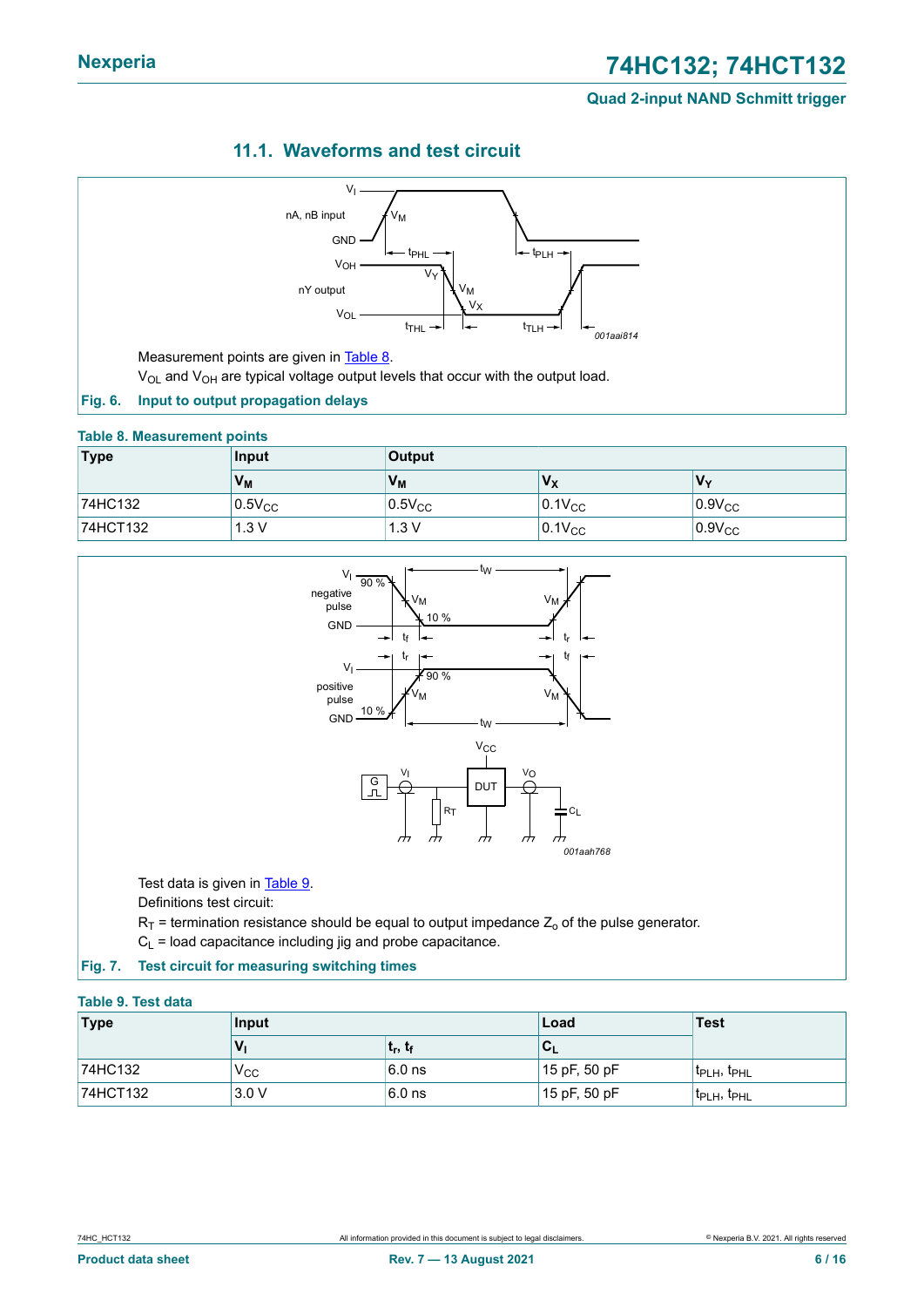# <span id="page-6-1"></span>**12. Transfer characteristics**

### **Table 10. Transfer characteristics**

At recommended operating conditions; voltages are referenced to GND (ground = 0 V); for waveforms see [Fig. 8](#page-6-0) to [Fig.](#page-7-0) 11.

|          | Symbol Parameter         | <b>Conditions</b>    |     | $T_{amb}$ = 25 °C |                              |     | $T_{amb} = -40 °C$<br>to $+85 °C$ |     | $T_{amb} = -40 °C$<br>to +125 $\degree$ C |        |
|----------|--------------------------|----------------------|-----|-------------------|------------------------------|-----|-----------------------------------|-----|-------------------------------------------|--------|
|          |                          |                      | Min | <b>Typ</b>        | <b>Max</b>                   | Min | Max                               | Min | <b>Max</b>                                |        |
| 74HC132  |                          |                      |     |                   |                              |     |                                   |     |                                           |        |
| $V_{T+}$ | positive-going threshold | $V_{CC}$ = 2.0 V     | 0.7 | 1.18              | 1.5                          | 0.7 | 1.5                               | 0.7 | 1.5                                       | V      |
|          | voltage                  | $V_{CC}$ = 4.5 V     | 1.7 | 2.38              | 3.15                         | 1.7 | 3.15                              | 1.7 | 3.15                                      | V      |
|          |                          | $V_{CC}$ = 6.0 V     | 2.1 | 3.14              | 4.2                          | 2.1 | 4.2                               | 2.1 | 4.2                                       | V      |
| $V_T$    | negative-going threshold | $V_{CC}$ = 2.0 V     | 0.3 | 0.63              | 1.0                          | 0.3 | 1.0                               | 0.3 | 1.0                                       | V      |
|          | voltage                  | $V_{CC}$ = 4.5 V     | 0.9 | 1.67              | 2.2                          | 0.9 | 2.2                               | 0.9 | 2.2                                       | V      |
|          |                          | $V_{CC}$ = 6.0 V     | 1.2 | 2.26              | 3.0                          | 1.2 | 3.0                               | 1.2 | 3.0                                       | V      |
| $V_H$    | hysteresis voltage       | $V_{\rm CC}$ = 2.0 V | 0.2 | 0.55              | 1.0                          | 0.2 | 1.0                               | 0.2 | 1.0                                       | V      |
|          |                          | $V_{CC}$ = 4.5 V     | 0.4 | 0.71              | 1.4                          | 0.4 | 1.4                               | 0.4 | 1.4                                       | V      |
|          |                          | $V_{CC}$ = 6.0 V     | 0.6 | 0.88              | 1.6                          | 0.6 | 1.6                               | 0.6 | 1.6                                       | V      |
| 74HCT132 |                          |                      |     |                   |                              |     |                                   |     |                                           |        |
| $V_{T+}$ | positive-going threshold | $V_{CC}$ = 4.5 V     | 1.2 | 1.41              | 1.9                          | 1.2 | 1.9                               | 1.2 | 1.9                                       | V      |
|          | voltage                  | $V_{CC}$ = 5.5 V     | 1.4 | 1.59              | 2.1                          | 1.4 | 2.1                               | 1.4 | 2.1                                       | V      |
| $V_T$    | negative-going threshold | $V_{CC}$ = 4.5 V     | 0.5 | 0.85              | 1.2                          | 0.5 | 1.2                               | 0.5 | 1.2                                       | V      |
|          | voltage                  | $V_{CC}$ = 5.5 V     | 0.6 | 0.99              | 1.4                          | 0.6 | 1.4                               | 0.6 | 1.4                                       | V      |
| $V_H$    | hysteresis voltage       | $V_{CC}$ = 4.5 V     | 0.4 | 0.56              | $\qquad \qquad \blacksquare$ | 0.4 | $\overline{\phantom{a}}$          | 0.4 | $\overline{\phantom{a}}$                  | V      |
|          |                          | $V_{CC}$ = 5.5 V     | 0.4 | 0.60              | $\qquad \qquad \blacksquare$ | 0.4 | $\overline{\phantom{a}}$          | 0.4 | $\overline{\phantom{0}}$                  | $\vee$ |

### <span id="page-6-2"></span>**12.1. Transfer characteristics waveforms**

<span id="page-6-0"></span>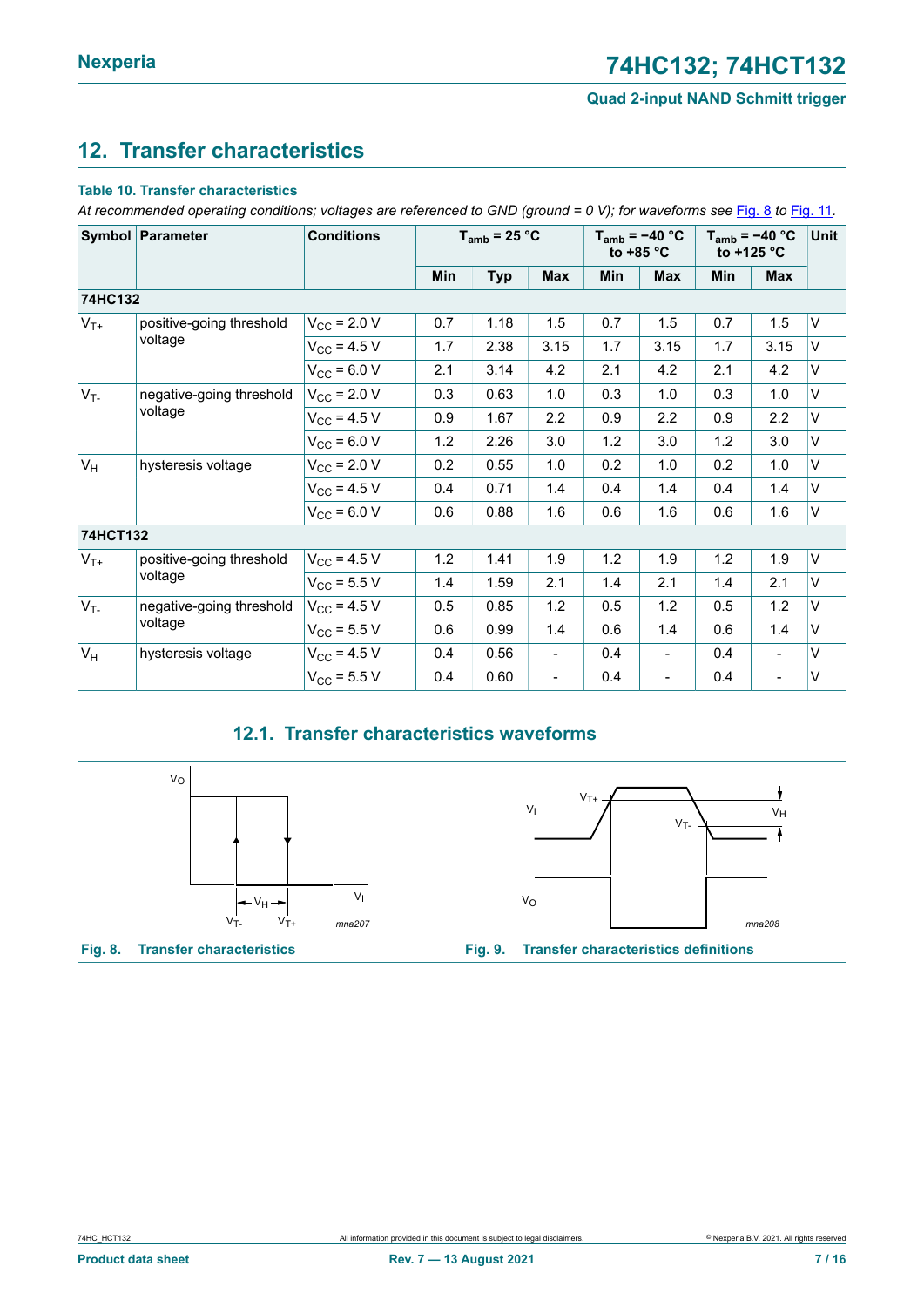*aaa-003890*

### **Quad 2-input NAND Schmitt trigger**



<span id="page-7-0"></span>



b.  $V_{CC}$  = 4.5 V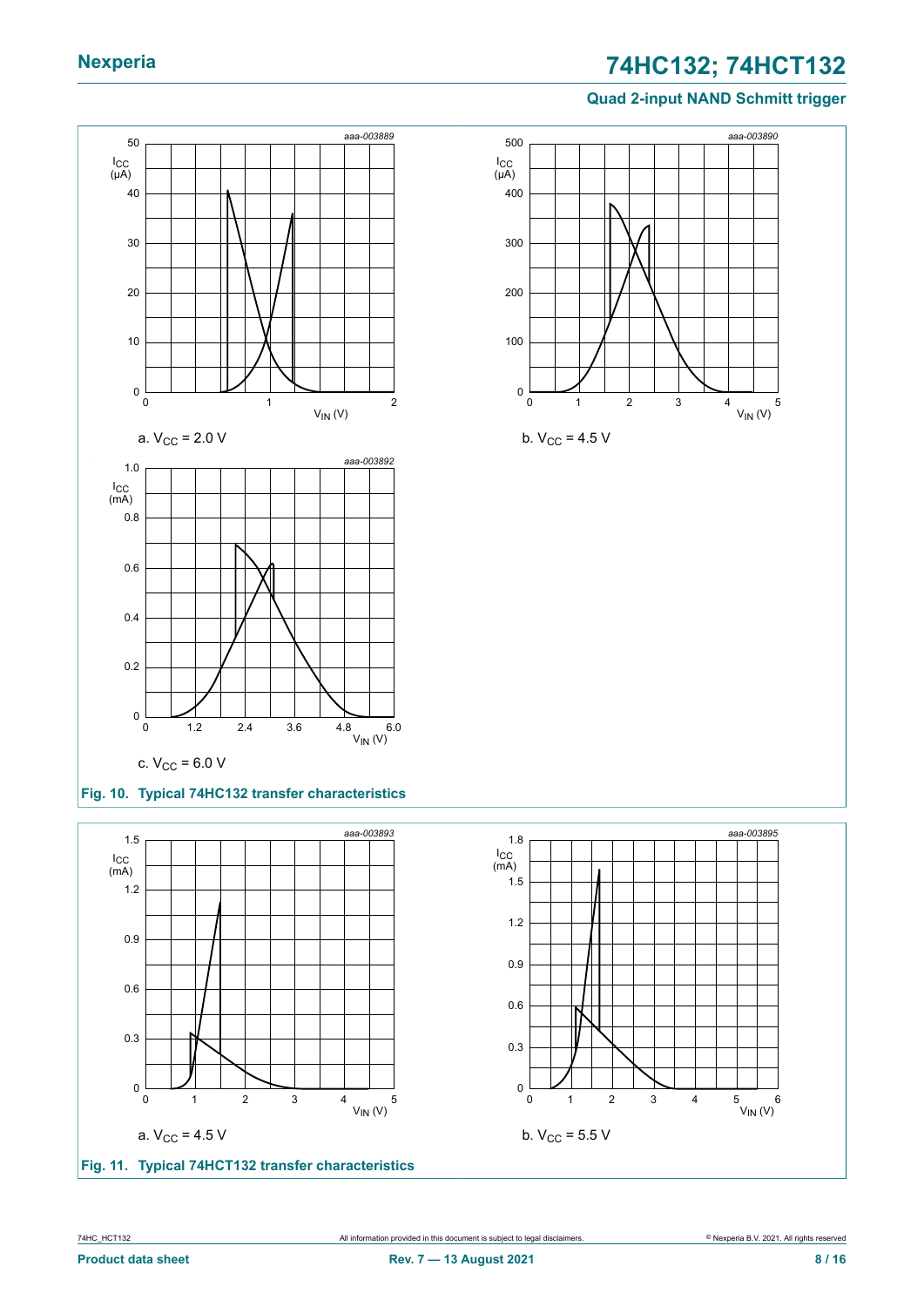# <span id="page-8-2"></span>**13. Application information**

The slow input rise and fall times cause additional power dissipation, this can be calculated using the following formula:

 $P_{add} = f_i \times (t_r \times ΔI_{CC(AV)} + t_f \times ΔI_{CC(AV)}) \times V_{CC}$  where:

 $P_{add}$  = additional power dissipation ( $\mu$ W);

fi = input frequency (MHz);

 $t_r$  = rise time (ns); 10 % to 90 %;

ΔI $_{\rm CC(AV)}$  = average additional supply current (μA).

 $t_f$  = fall time (ns); 90 % to 10 %;

Average  $\Delta l_{CC(AV)}$  differs with positive or negative input transitions, as shown in [Fig. 12](#page-8-0) and [Fig. 13.](#page-8-1)

An example of a relaxation circuit using the 74HC132; 74HCT132 is shown in [Fig. 14](#page-9-0).

<span id="page-8-1"></span><span id="page-8-0"></span>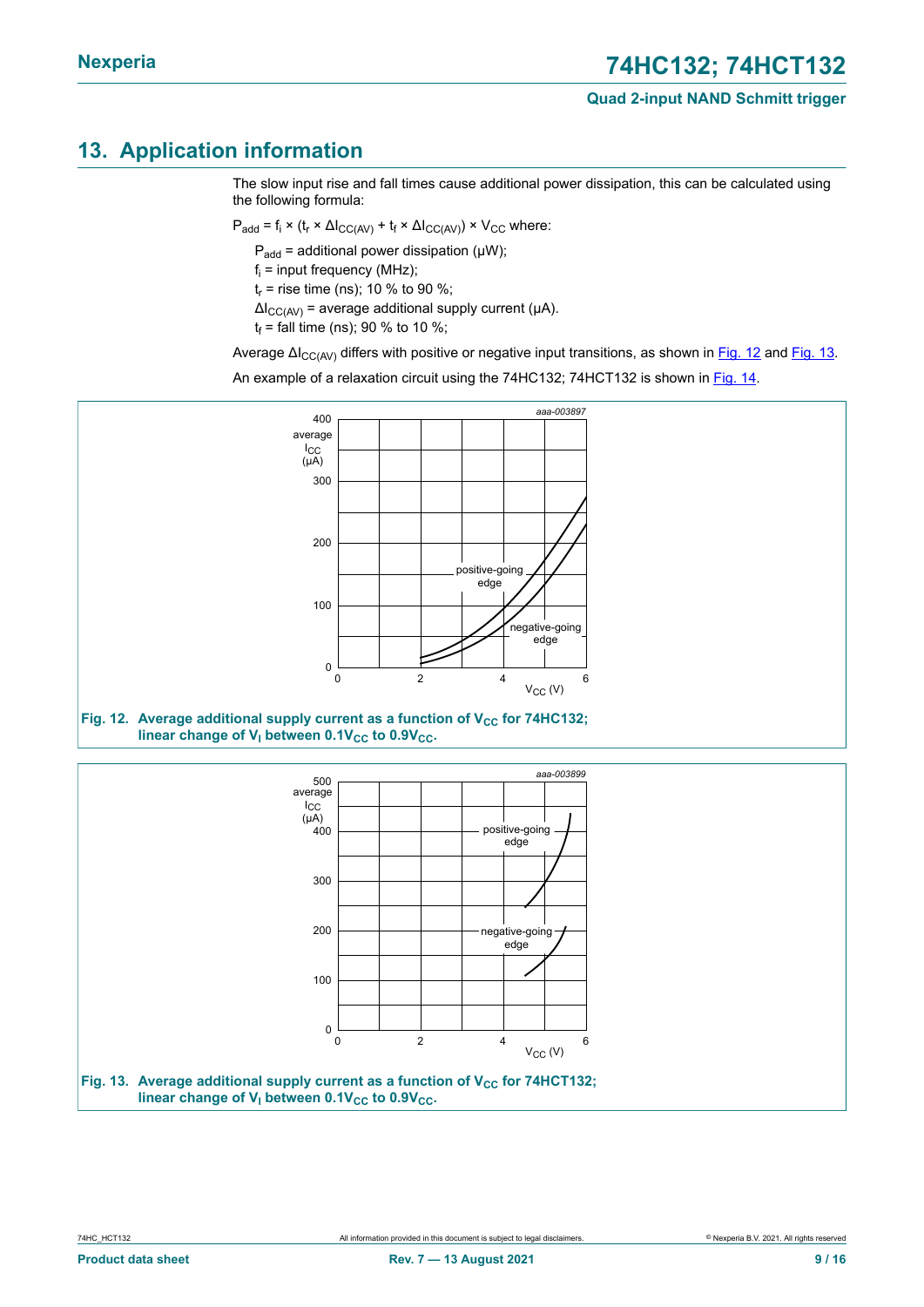### <span id="page-9-2"></span>**Quad 2-input NAND Schmitt trigger**

<span id="page-9-1"></span><span id="page-9-0"></span>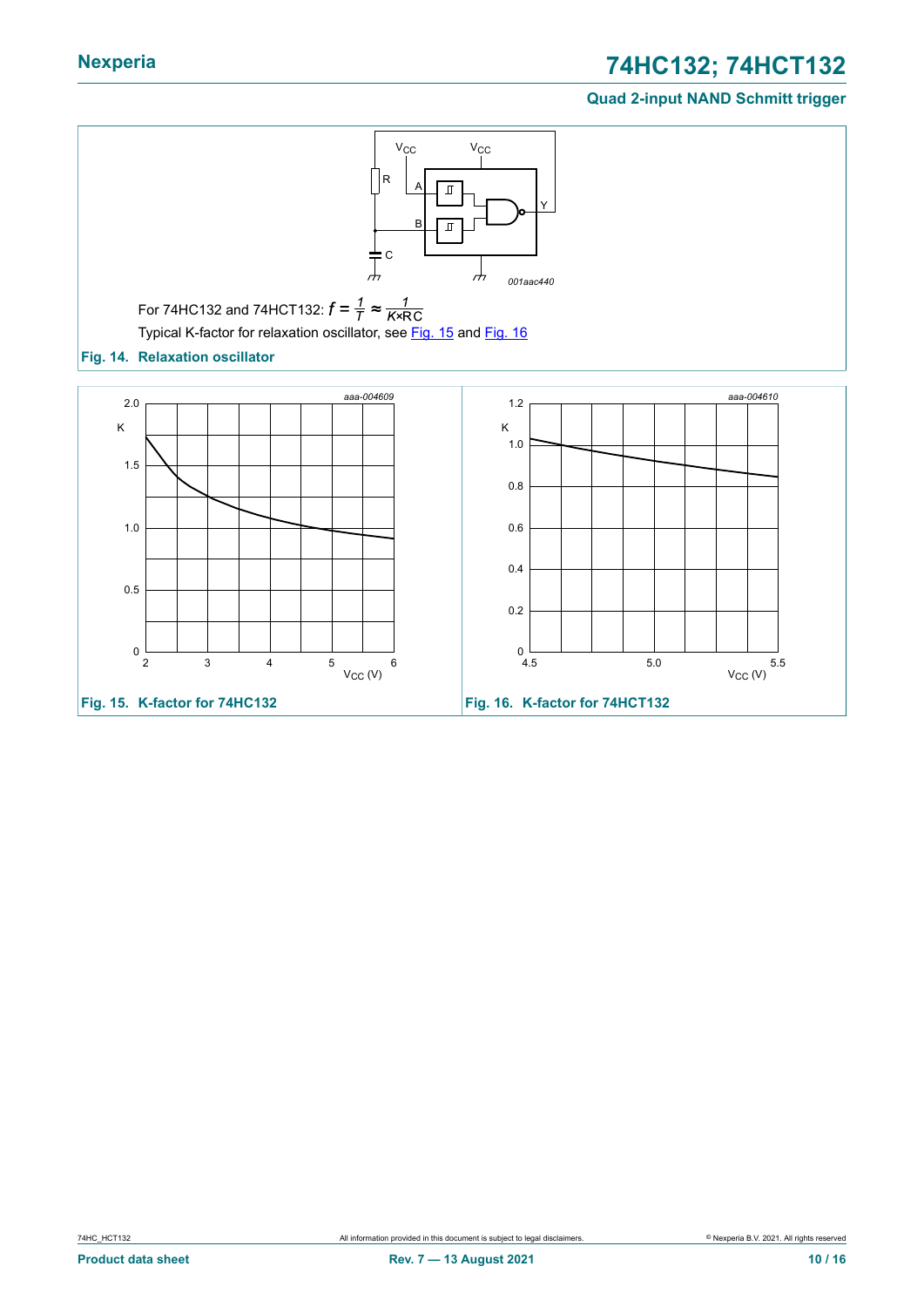# <span id="page-10-0"></span>**14. Package outline**



#### **Fig. 17. Package outline SOT108-1 (SO14)**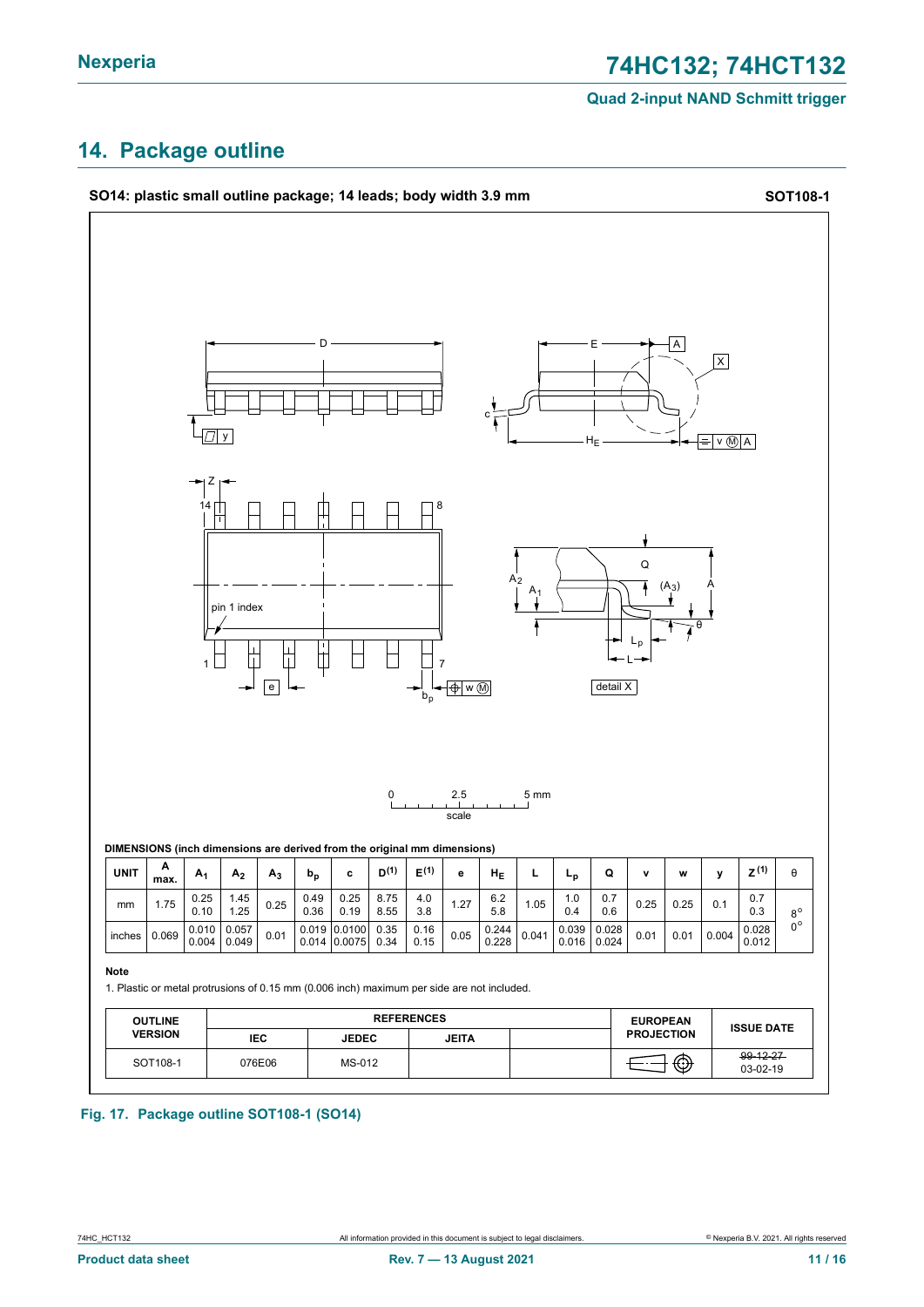

**Fig. 18. Package outline SOT402-1 (TSSOP14)**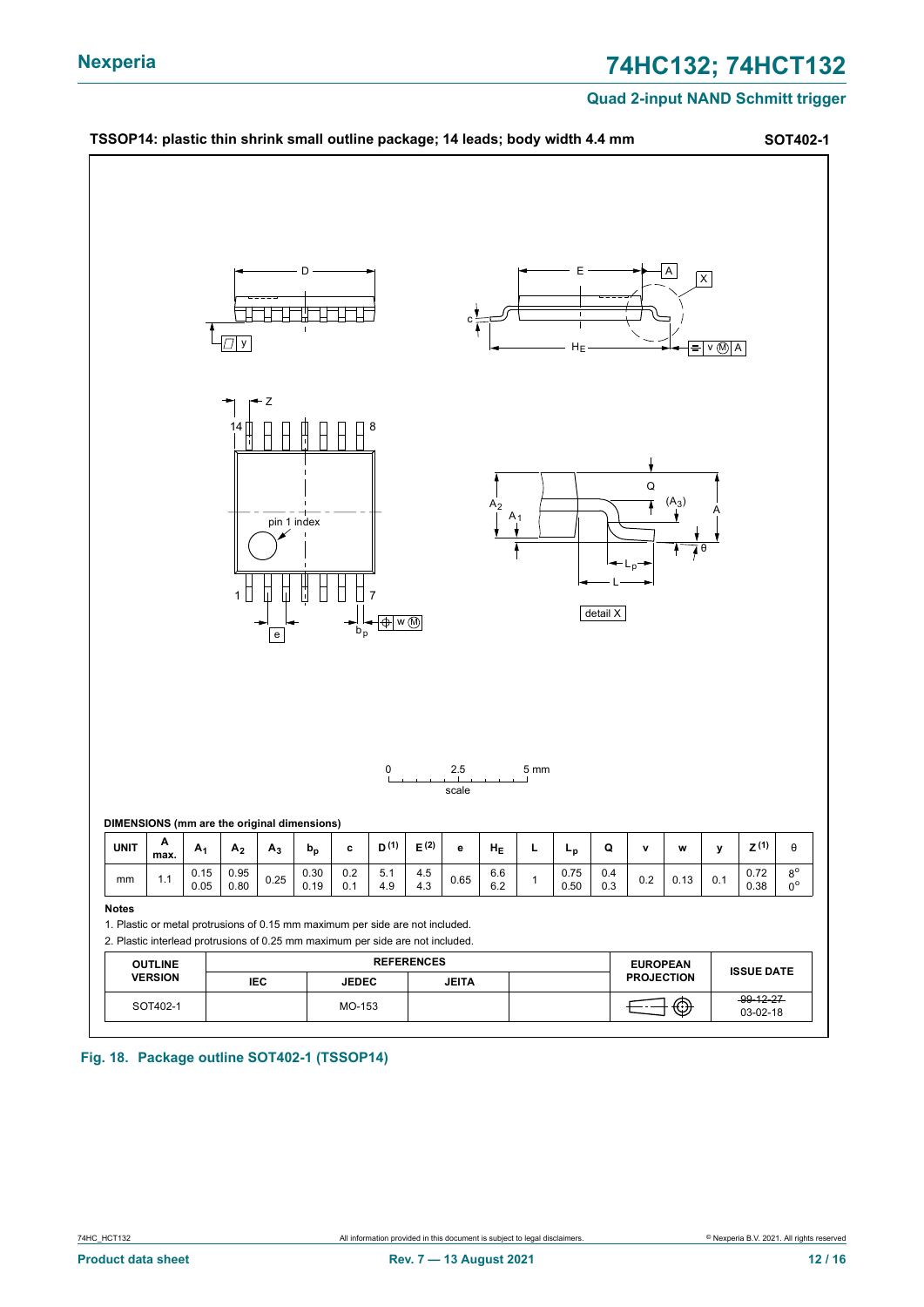### **Quad 2-input NAND Schmitt trigger**



**Fig. 19. Package outline SOT762-1 (DHVQFN14)**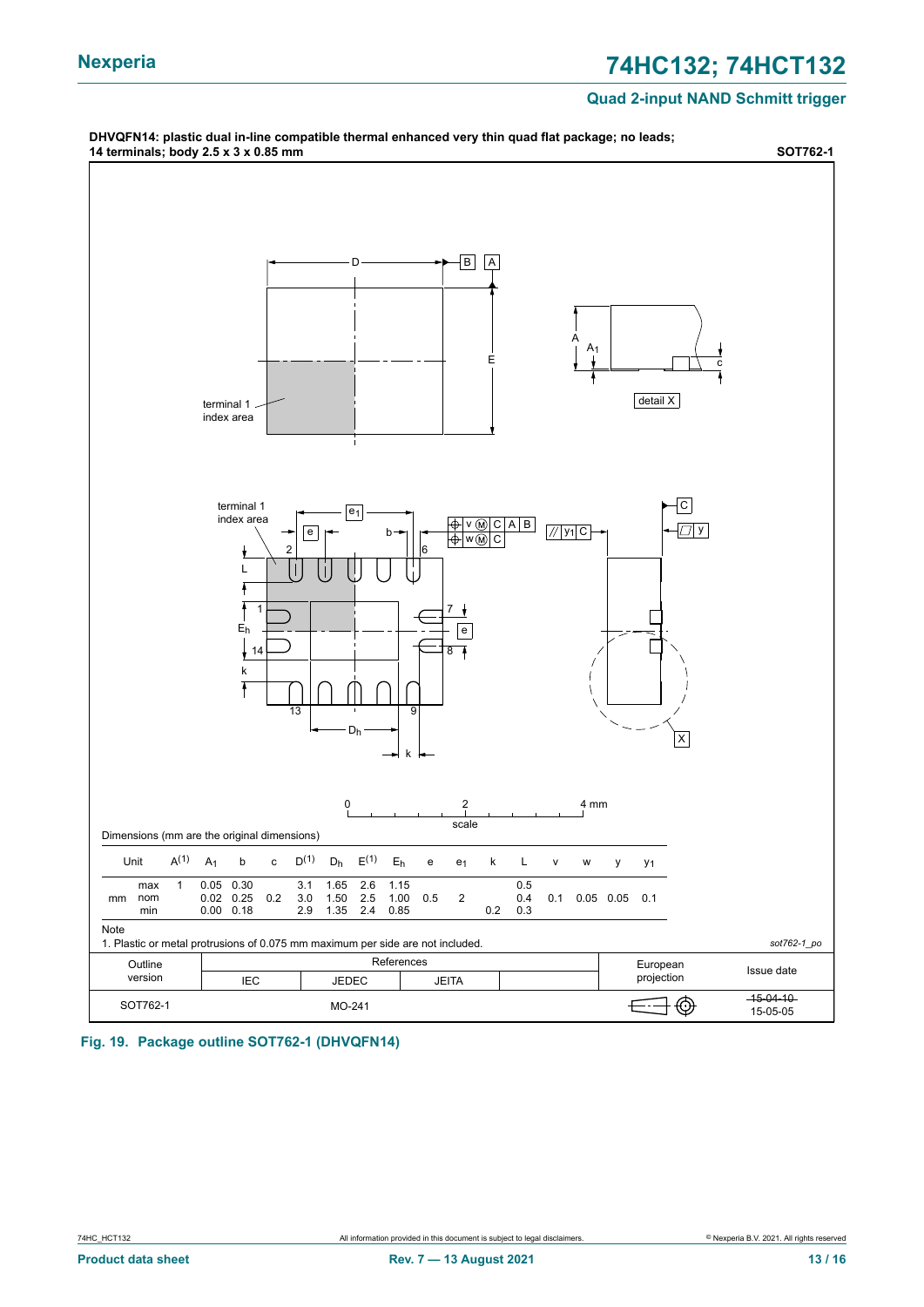# <span id="page-13-0"></span>**15. Abbreviations**

| <b>Table 11. Abbreviations</b> |                         |  |  |  |  |  |
|--------------------------------|-------------------------|--|--|--|--|--|
| Acronym                        | <b>Description</b>      |  |  |  |  |  |
| DUT                            | Device Under Test       |  |  |  |  |  |
| <b>ESD</b>                     | ElectroStatic Discharge |  |  |  |  |  |
| <b>HBM</b>                     | Human Body Model        |  |  |  |  |  |
| <b>MM</b>                      | Machine Model           |  |  |  |  |  |

# <span id="page-13-1"></span>**16. Revision history**

| <b>Table 12. Revision history</b> |                                                                                                                                                                                                                                                                               |                       |                      |                     |  |  |
|-----------------------------------|-------------------------------------------------------------------------------------------------------------------------------------------------------------------------------------------------------------------------------------------------------------------------------|-----------------------|----------------------|---------------------|--|--|
| Document ID                       | Release date                                                                                                                                                                                                                                                                  | Data sheet status     | <b>Change notice</b> | <b>Supersedes</b>   |  |  |
| 74HC_HCT132 v.7                   | 20210813                                                                                                                                                                                                                                                                      | Product data sheet    |                      | 74HC HCT132 v.6     |  |  |
| Modifications:                    | Section 2 updated.<br>Type numbers 74HC132DB and 74HCT132DB (SOT337-1/SSOP16) removed.                                                                                                                                                                                        |                       |                      |                     |  |  |
| 74HC HCT132 v.6                   | 20190716                                                                                                                                                                                                                                                                      | Product data sheet    |                      | 74HC HCT132 v.5     |  |  |
| Modifications:                    | Type number 74HC132BQ (SOT762-1) added.<br>Table 4: Derating values for $P_{\text{tot}}$ total power dissipation have changed.                                                                                                                                                |                       |                      |                     |  |  |
| 74HC HCT132 v.5                   | 20180612                                                                                                                                                                                                                                                                      | Product data sheet    |                      | 74HC HCT132 v.4     |  |  |
| Modifications:                    | The format of this data sheet has been redesigned to comply with the identity guidelines of<br>Nexperia.<br>Legal texts have been adapted to the new company name where appropriate.                                                                                          |                       |                      |                     |  |  |
| 74HC HCT132 v.4                   | 20151201                                                                                                                                                                                                                                                                      | Product data sheet    |                      | 74HC HCT132 v.3     |  |  |
| Modifications:                    | Type numbers 74HC132N and 74HCT132N (SOT27-1) removed.                                                                                                                                                                                                                        |                       |                      |                     |  |  |
| 74HC HCT132 v.3                   | 20120830                                                                                                                                                                                                                                                                      | Product data sheet    |                      | 74HC_HCT132_CNV v.2 |  |  |
| Modifications:                    | The format of this data sheet has been redesigned to comply with the new identity guidelines<br>of NXP Semiconductors.<br>Legal texts have been adapted to the new company name where appropriate.<br>Fig. 15 and Fig. 16 added (typical K-factor for relaxation oscillator). |                       |                      |                     |  |  |
| 74HC HCT132 CNV v.2               | 19970826                                                                                                                                                                                                                                                                      | Product specification |                      |                     |  |  |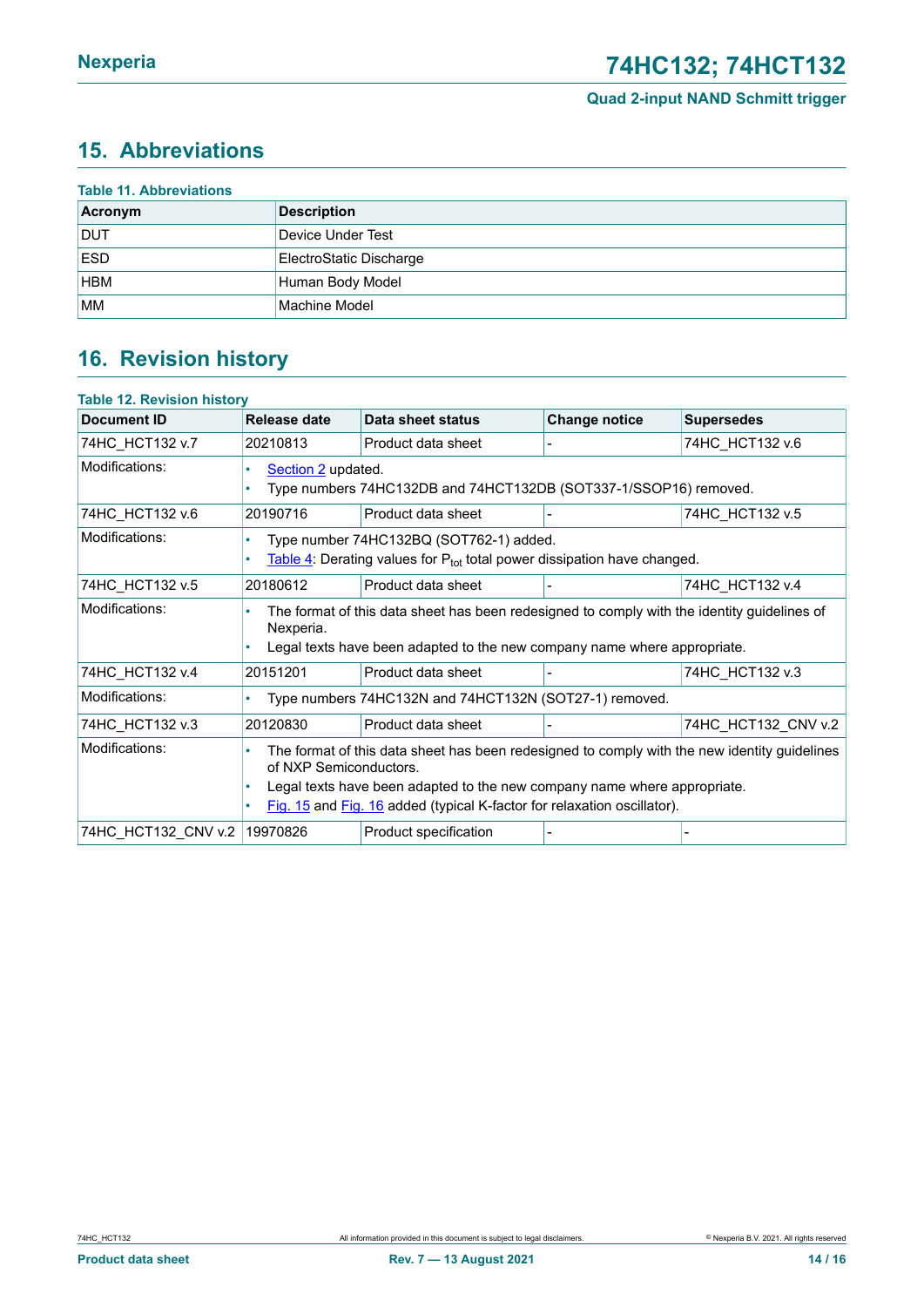# <span id="page-14-0"></span>**17. Legal information**

#### **Data sheet status**

| Document status<br>$[1]$ [2]      | Product<br>status [3] | <b>Definition</b>                                                                           |
|-----------------------------------|-----------------------|---------------------------------------------------------------------------------------------|
| Objective [short]<br>data sheet   | Development           | This document contains data from<br>the objective specification for<br>product development. |
| Preliminary [short]<br>data sheet | Qualification         | This document contains data from<br>the preliminary specification.                          |
| Product [short]<br>data sheet     | Production            | This document contains the product<br>specification.                                        |

[1] Please consult the most recently issued document before initiating or completing a design.

- The term 'short data sheet' is explained in section "Definitions".
- [3] The product status of device(s) described in this document may have changed since this document was published and may differ in case of multiple devices. The latest product status information is available on the internet at [https://www.nexperia.com.](https://www.nexperia.com)

#### **Definitions**

**Draft** — The document is a draft version only. The content is still under internal review and subject to formal approval, which may result in modifications or additions. Nexperia does not give any representations or warranties as to the accuracy or completeness of information included herein and shall have no liability for the consequences of use of such information.

**Short data sheet** — A short data sheet is an extract from a full data sheet with the same product type number(s) and title. A short data sheet is intended for quick reference only and should not be relied upon to contain detailed and full information. For detailed and full information see the relevant full data sheet, which is available on request via the local Nexperia sales office. In case of any inconsistency or conflict with the short data sheet, the full data sheet shall prevail.

**Product specification** — The information and data provided in a Product data sheet shall define the specification of the product as agreed between Nexperia and its customer, unless Nexperia and customer have explicitly agreed otherwise in writing. In no event however, shall an agreement be valid in which the Nexperia product is deemed to offer functions and qualities beyond those described in the Product data sheet.

#### **Disclaimers**

**Limited warranty and liability** — Information in this document is believed to be accurate and reliable. However, Nexperia does not give any representations or warranties, expressed or implied, as to the accuracy or completeness of such information and shall have no liability for the consequences of use of such information. Nexperia takes no responsibility for the content in this document if provided by an information source outside of Nexperia.

In no event shall Nexperia be liable for any indirect, incidental, punitive, special or consequential damages (including - without limitation - lost profits, lost savings, business interruption, costs related to the removal or replacement of any products or rework charges) whether or not such damages are based on tort (including negligence), warranty, breach of contract or any other legal theory.

Notwithstanding any damages that customer might incur for any reason whatsoever, Nexperia's aggregate and cumulative liability towards customer for the products described herein shall be limited in accordance with the Terms and conditions of commercial sale of Nexperia.

**Right to make changes** — Nexperia reserves the right to make changes to information published in this document, including without limitation specifications and product descriptions, at any time and without notice. This document supersedes and replaces all information supplied prior to the publication hereof

**Suitability for use** — Nexperia products are not designed, authorized or warranted to be suitable for use in life support, life-critical or safety-critical systems or equipment, nor in applications where failure or malfunction of an Nexperia product can reasonably be expected to result in personal

#### **Quad 2-input NAND Schmitt trigger**

injury, death or severe property or environmental damage. Nexperia and its suppliers accept no liability for inclusion and/or use of Nexperia products in such equipment or applications and therefore such inclusion and/or use is at the customer's own risk.

**Quick reference data** — The Quick reference data is an extract of the product data given in the Limiting values and Characteristics sections of this document, and as such is not complete, exhaustive or legally binding.

**Applications** — Applications that are described herein for any of these products are for illustrative purposes only. Nexperia makes no representation or warranty that such applications will be suitable for the specified use without further testing or modification.

Customers are responsible for the design and operation of their applications and products using Nexperia products, and Nexperia accepts no liability for any assistance with applications or customer product design. It is customer's sole responsibility to determine whether the Nexperia product is suitable and fit for the customer's applications and products planned, as well as for the planned application and use of customer's third party customer(s). Customers should provide appropriate design and operating safeguards to minimize the risks associated with their applications and products.

Nexperia does not accept any liability related to any default, damage, costs or problem which is based on any weakness or default in the customer's applications or products, or the application or use by customer's third party customer(s). Customer is responsible for doing all necessary testing for the customer's applications and products using Nexperia products in order to avoid a default of the applications and the products or of the application or use by customer's third party customer(s). Nexperia does not accept any liability in this respect.

**Limiting values** — Stress above one or more limiting values (as defined in the Absolute Maximum Ratings System of IEC 60134) will cause permanent damage to the device. Limiting values are stress ratings only and (proper) operation of the device at these or any other conditions above those given in the Recommended operating conditions section (if present) or the Characteristics sections of this document is not warranted. Constant or repeated exposure to limiting values will permanently and irreversibly affect the quality and reliability of the device.

**Terms and conditions of commercial sale** — Nexperia products are sold subject to the general terms and conditions of commercial sale, as published at [http://www.nexperia.com/profile/terms,](http://www.nexperia.com/profile/terms) unless otherwise agreed in a valid written individual agreement. In case an individual agreement is concluded only the terms and conditions of the respective agreement shall apply. Nexperia hereby expressly objects to applying the customer's general terms and conditions with regard to the purchase of Nexperia products by customer.

**No offer to sell or license** — Nothing in this document may be interpreted or construed as an offer to sell products that is open for acceptance or the grant, conveyance or implication of any license under any copyrights, patents or other industrial or intellectual property rights.

**Export control** — This document as well as the item(s) described herein may be subject to export control regulations. Export might require a prior authorization from competent authorities.

**Non-automotive qualified products** — Unless this data sheet expressly states that this specific Nexperia product is automotive qualified, the product is not suitable for automotive use. It is neither qualified nor tested in accordance with automotive testing or application requirements. Nexperia accepts no liability for inclusion and/or use of non-automotive qualified products in automotive equipment or applications.

In the event that customer uses the product for design-in and use in automotive applications to automotive specifications and standards, customer (a) shall use the product without Nexperia's warranty of the product for such automotive applications, use and specifications, and (b) whenever customer uses the product for automotive applications beyond Nexperia's specifications such use shall be solely at customer's own risk, and (c) customer fully indemnifies Nexperia for any liability, damages or failed product claims resulting from customer design and use of the product for automotive applications beyond Nexperia's standard warranty and Nexperia's product specifications.

**Translations** — A non-English (translated) version of a document is for reference only. The English version shall prevail in case of any discrepancy between the translated and English versions.

#### **Trademarks**

Notice: All referenced brands, product names, service names and trademarks are the property of their respective owners.